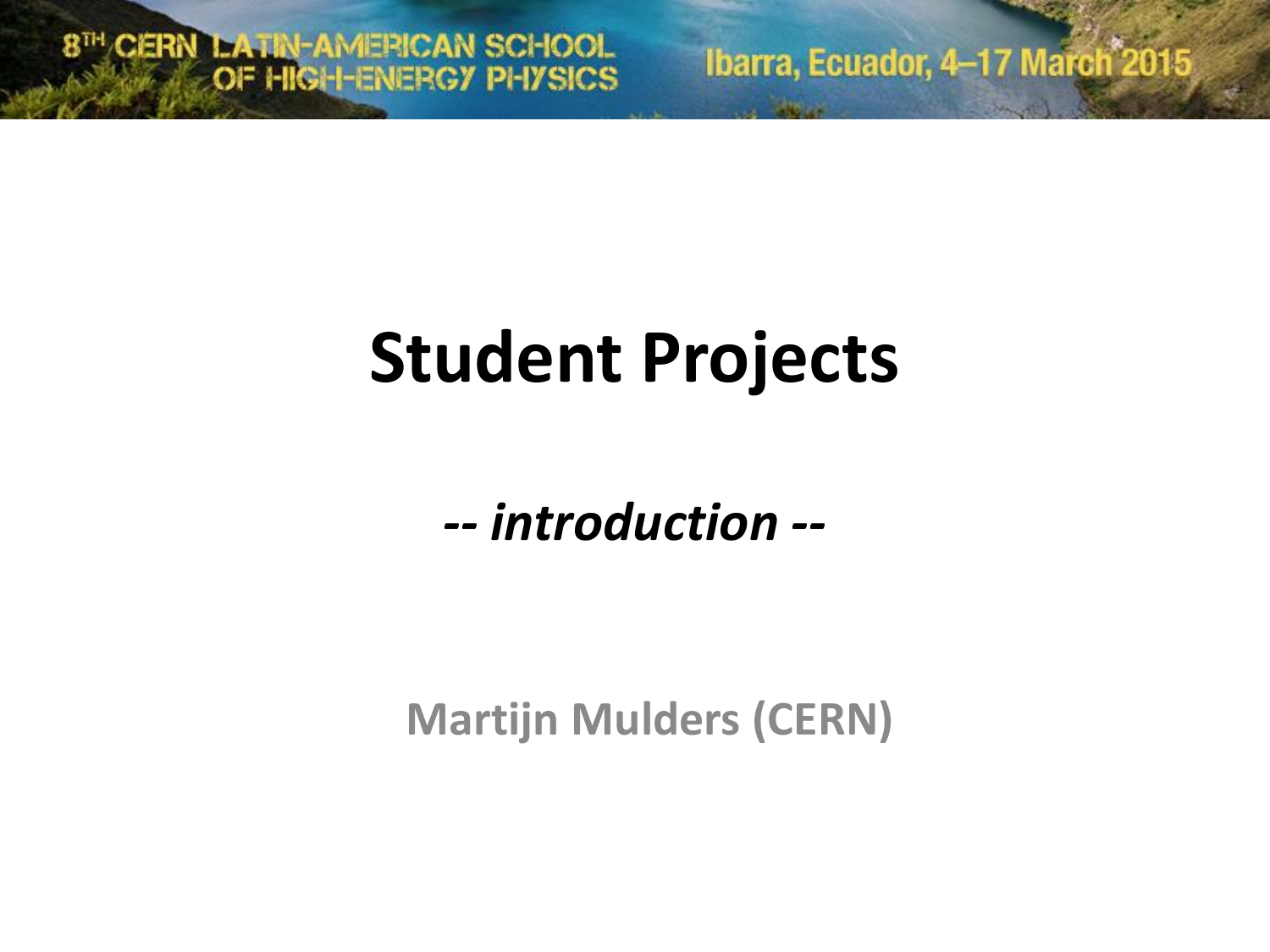#### Ibarra, Ecuador, 4-17 March<sup>2015</sup>

| Sunday, 15 March 2015 |                                                                                                               |
|-----------------------|---------------------------------------------------------------------------------------------------------------|
| $09:00 - 10:30$       | Neutrino Physics 1 1h30'<br>Speaker: Prof. Pilar Hernandez (Instituto de Fisica Corpuscular (ES))             |
| $10:30 - 11:00$       | Coffee Break                                                                                                  |
| $11:00 - 12:30$       | Cosmology 3 1h30'<br>Speaker: Kerstin Elena Kunze (University of Salamanca (ES))                              |
| $12:30 - 15:30$       | Lunch $+$ Free Time                                                                                           |
| 15:30 - 17:00         | Beyond the Standard Model 2 1h30'<br>Speaker: Rogerio Rosenfeld (UNESP - Universidade Estadual Paulista (BR)) |
| $17:00 - 17:30$       | Coffee Break                                                                                                  |
| $17:30 - 18:45$       | <b>Discussion Session</b>                                                                                     |
| 19:30 - 20:30         | <b>Dinner</b>                                                                                                 |
| $20:30 - 22:30$       | Student Projects                                                                                              |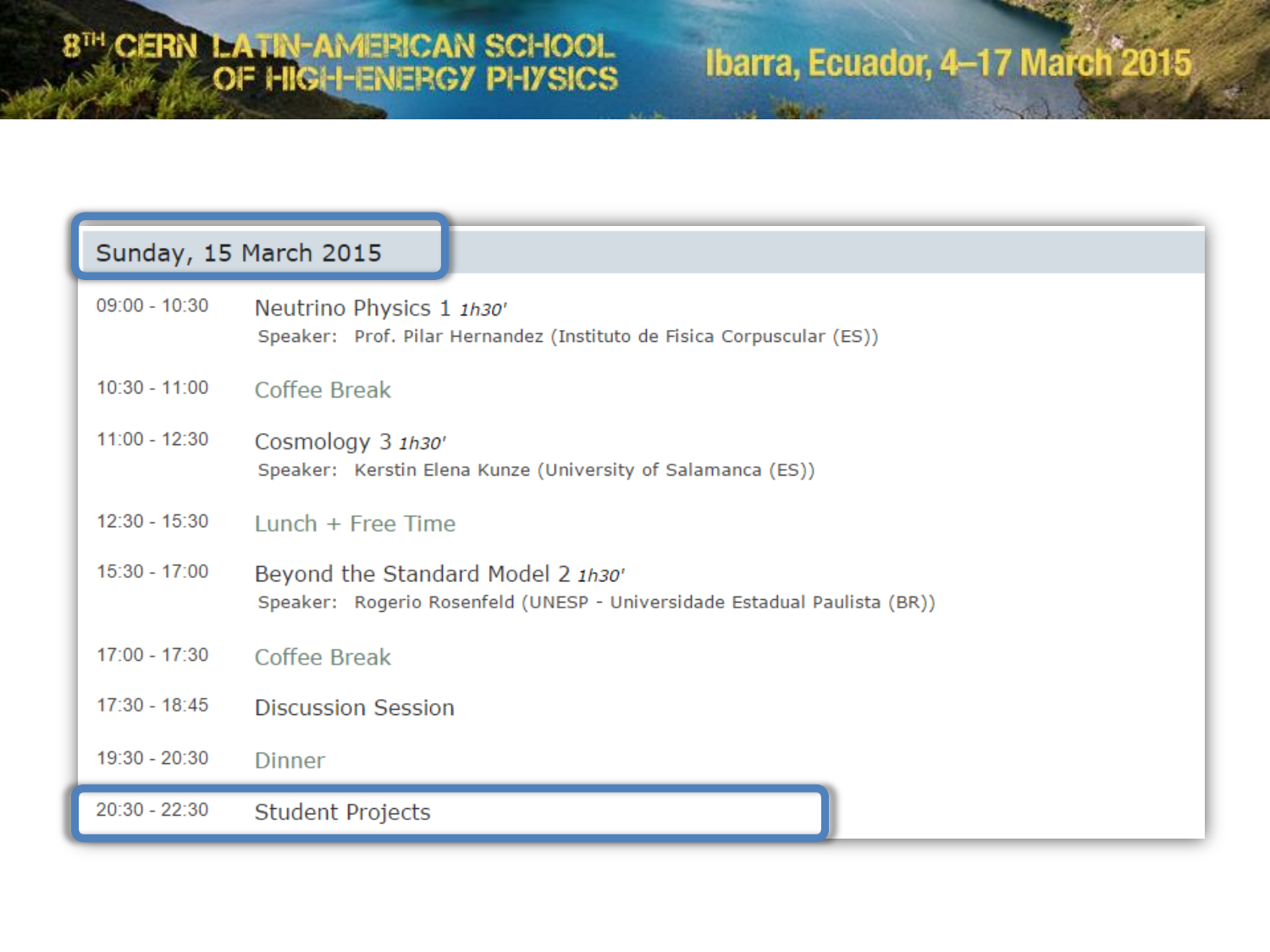# Each Discussion Group:

- **Choose one experimental paper, (to be) published in a refereed** journal
- Study and understand in detail all aspects of the analysis described in the paper (trigger, selection, backgrounds, statistical analysis, systematic uncertainties, theoretical interpretation… etc). Follow up references and make use of relevant public-domain material; don't hesitate to ask questions..!
- **Prepare a 15-minute presentation of your group's study, to be** presented by one student from your group, on Sunday March 15 after dinner
- The order of the talks will be random and there will be a prize for the best presentation, determined by you (1 vote per group)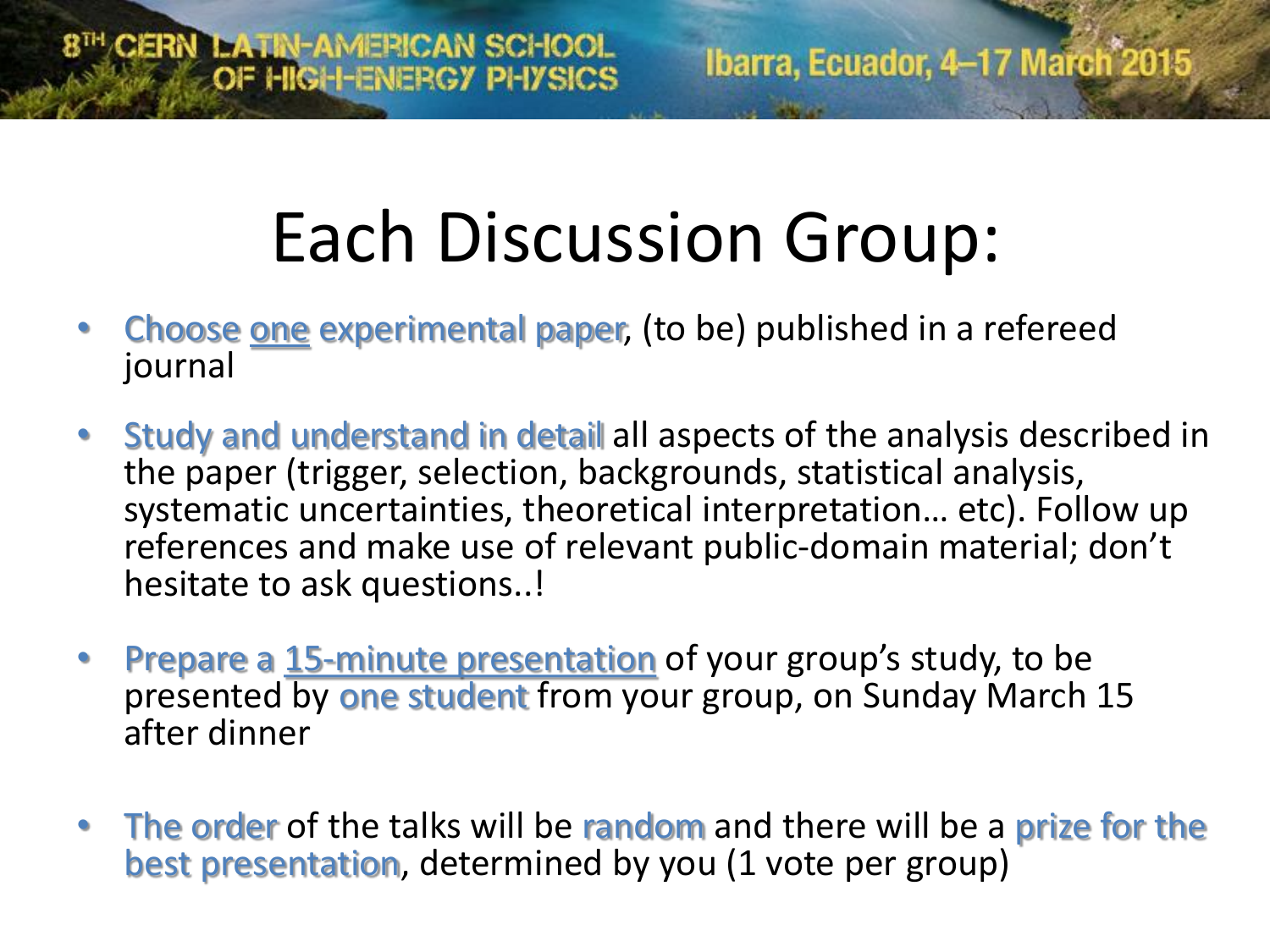## Further guidelines:

- It is probably better to choose a longer article than a short letter  $-$  at least 10 pages of content, not counting abstract, references and author list
- Once you have chosen a paper, let me know
- We can provide paper copies (for your group) of the paper you select
- You can use **some** time during the discussion sessions to get organized, but most of the work should happen during free time
- Work as a team to decide on a paper, plan and share the work, review progress regularly, combine the contributions, select a speaker to represent you, organize a rehearsal of the talk…
- It is a **student project**: the DL may guide occasionally, but it is up to you as a team to select the paper, share the work, monitor progress, and elect the speaker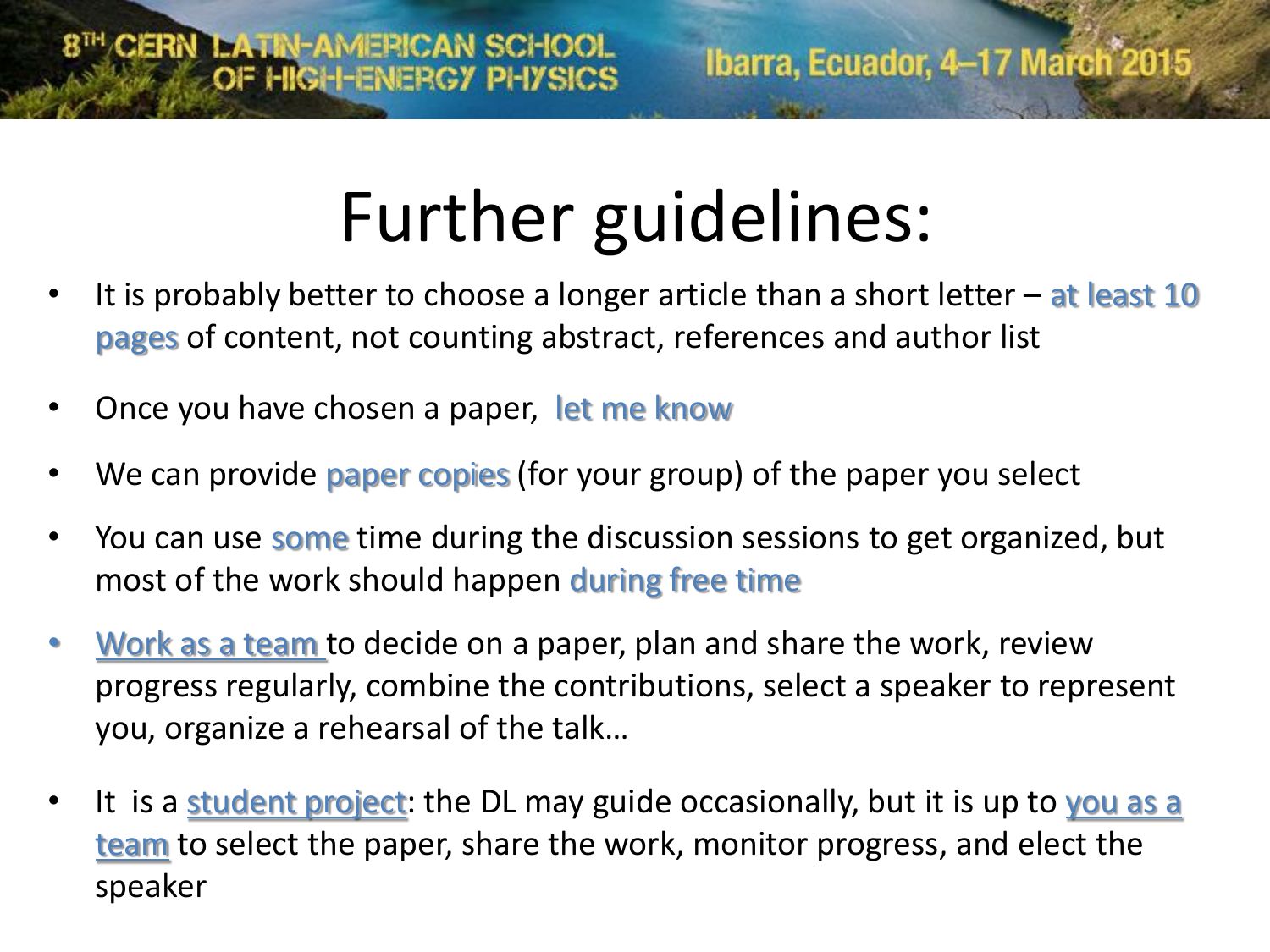### 8TH CERN LATIN-AMERICAN SCHOOL

#### Ibarra, Ecuador, 4-17 March 2015